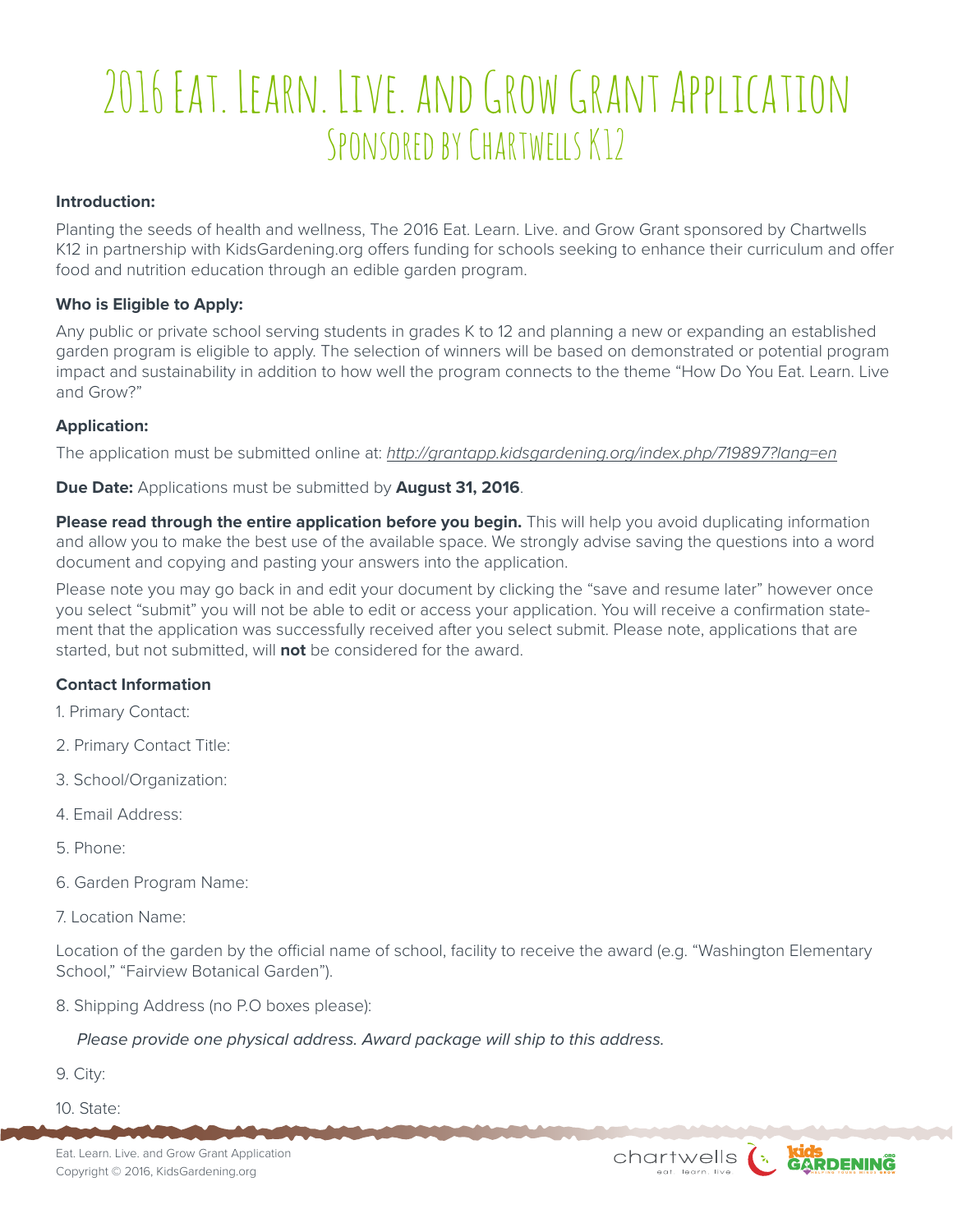11. Zip:

12. Daytime Phone Number:

*Please list a phone number that corresponds with the shipping address.*

13. Organization type:

Public School

- Private School
- Charter School

Other:

14. How many youth from each age group will participate directly in the garden program? Elementary (Grades K-5)

Middle School/Junior High (Grades 6-8)

High School (Grades 9-12)

- 15. What percentage of direct participants are eligible for free/reduced cost lunch programs?
- 16. Who is your current school lunch provider?
- 17. Is your garden already established or are you just getting started?

New/Start-up Garden

Established Garden

- 18. How many hours per week on average will participating youth be involved in gardening activities?
- 19. How many months of the year will you be gardening?
- 20. If chosen as a winner for the 2016 Eat. Learn. Live and Grow Grant Program, I agree to complete a year end report survey including a program summary and at least 5 photos from our garden program. Yes

No

# **Program Overview**

21. Provide a concise overview of your garden program. List the goals of your program, describe the youth who will participate and how they will be engaged in the garden, and share innovative aspects of your program. If you are proposing a new school garden program, detail the planning that has been done to date toward implementing your program. If you have an established garden program, please describe the benefits children have derived from their experiences. If you are a new program, please describe the benefits you hope to achieve. (limit 1000 words)

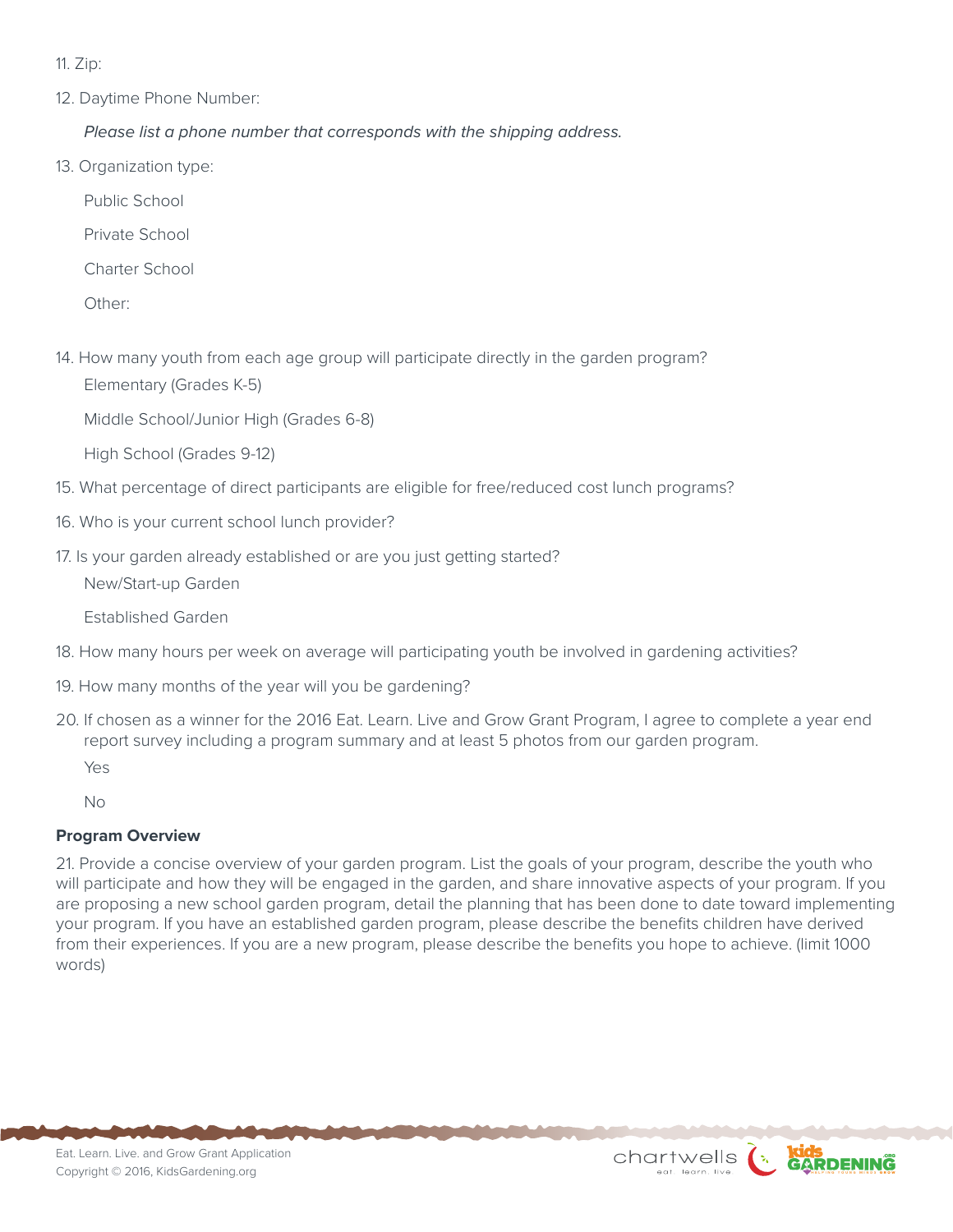# **Volunteers and Leadership Team**

22. Does your garden program partner with or receive support from any of the following individuals or organizations (please check all that apply):

Parents

PTA/PTO

Lunchroom/Cafeteria Staff

School Administration

Neighbors or Community Volunteers

Master Gardeners

Food Corp Volunteers

Farmers

Corporate Volunteers

Ag Business/Industry

Garden Clubs

Local Government Offices

Local Extension Office

Local College or University

Farm to School Program

Slow Foods Chapter

Other. Please list.

23. List the individuals on your program's leadership team and describe each leader's experience in gardening with kids and how they are involved in your program. Also, describe how your garden program recruits and utilizes volunteer help. (Limit 500 words)

### **Program Details**

24. How do you plan to use the harvest from your garden (check all that apply):

Students will take home

For cooking demonstrations and or sampling by students

Use in cafeteria/café

Sell as a fundraiser

Donate to the community

**Other**